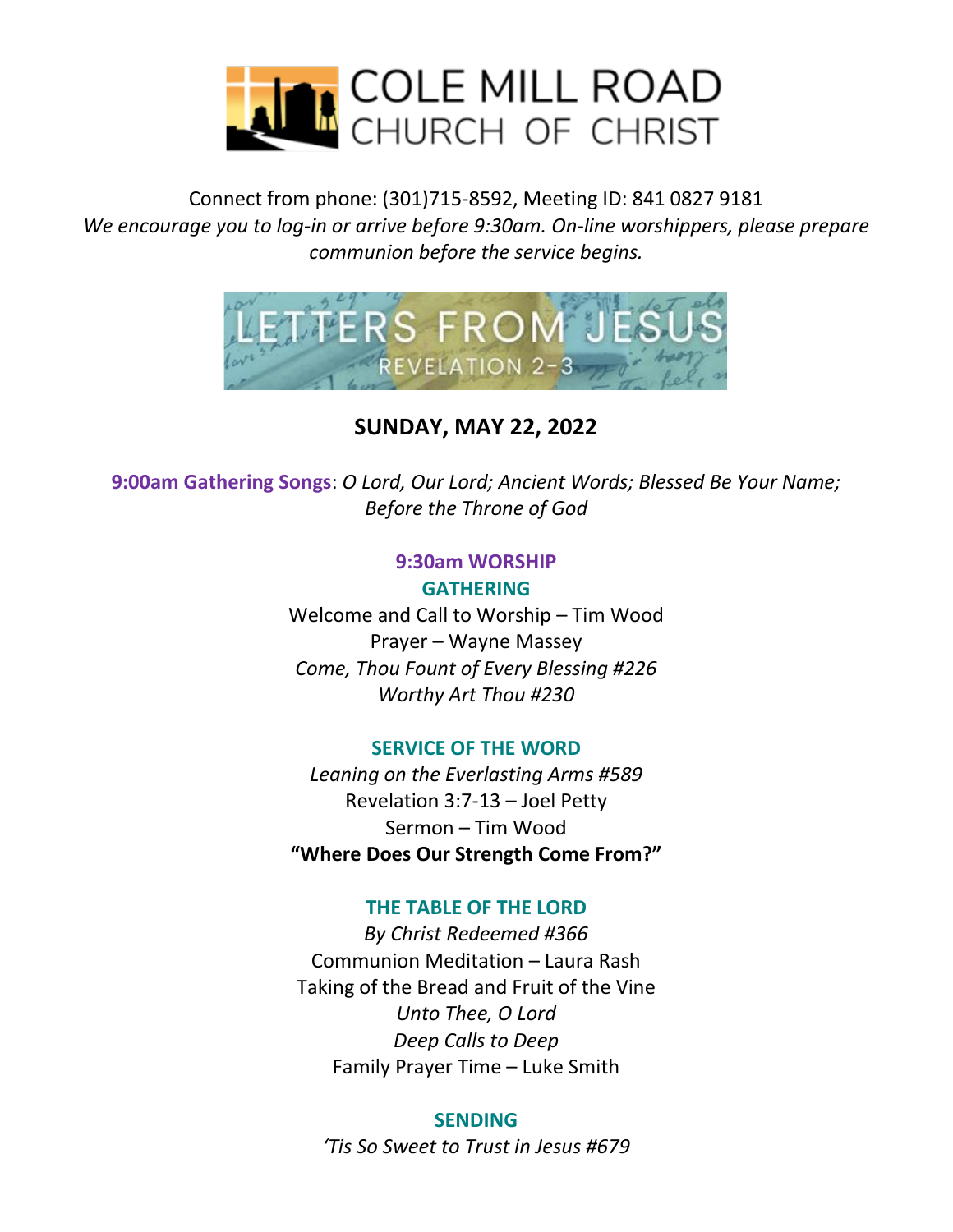Song Leader– Charles Holton

# **THIS WEEK**

**Saturday, May 21** 

11:30am Senior Saints We'll meet at First Watch restaurant followed by home visits. [Please](mailto:ebdavis1911@yahoo.com?subject=SS)  [RSVP to Emma.](mailto:ebdavis1911@yahoo.com?subject=SS)

## **Sunday, May 22**

9:30am Worship

After Worship

*Visitors – Care Group 3 in Room 9 is expecting you. Need help finding the room? Ask a greeter or any church member.* 

Children – *A New Commandment*

Under Age 3 – Tot Nursery Classroom (10:45am)

Age 3 - 5<sup>th</sup> grade – Kids Praise Classroom (10:45am)

Teens – *Pass It On*

6 th -12th Grade – Teen Room (10:50am)

Adults – *1 Peter*

Care Group Classrooms (10:50am) CG1 Fellowship Hall Auditorium

CG2 Room 14

CG3 Room 9

### **Wednesday, May 25**

6pm BYO Dinner in the Fellowship Hall 6:25pm-7:15pm Children's "Play, Praise, and Pray" in Room 2 6:30-7:15pm "Food for the Body and Soul" in the Fellowship Hall (and on Zoom) 6:30pm Youth Devotion and Fellowship in the Youth Room

### **Thursday, May 26**

7am Bible Study for All Ages in the Library. Contact Tim Wood for more info.

# **COMING UP / SAVE THE DATE**

**June 5** Pentecost Sunday A Celebration of Christ's Global Church **June 12, 19, 26** VBS "Knights of North Castle" **August 20** All-Church Prayer Retreat Praying the Psalms with Byron Fike **September 10** Women's Retreat The theme is *TRUE*

# **NEWS AND UPDATES**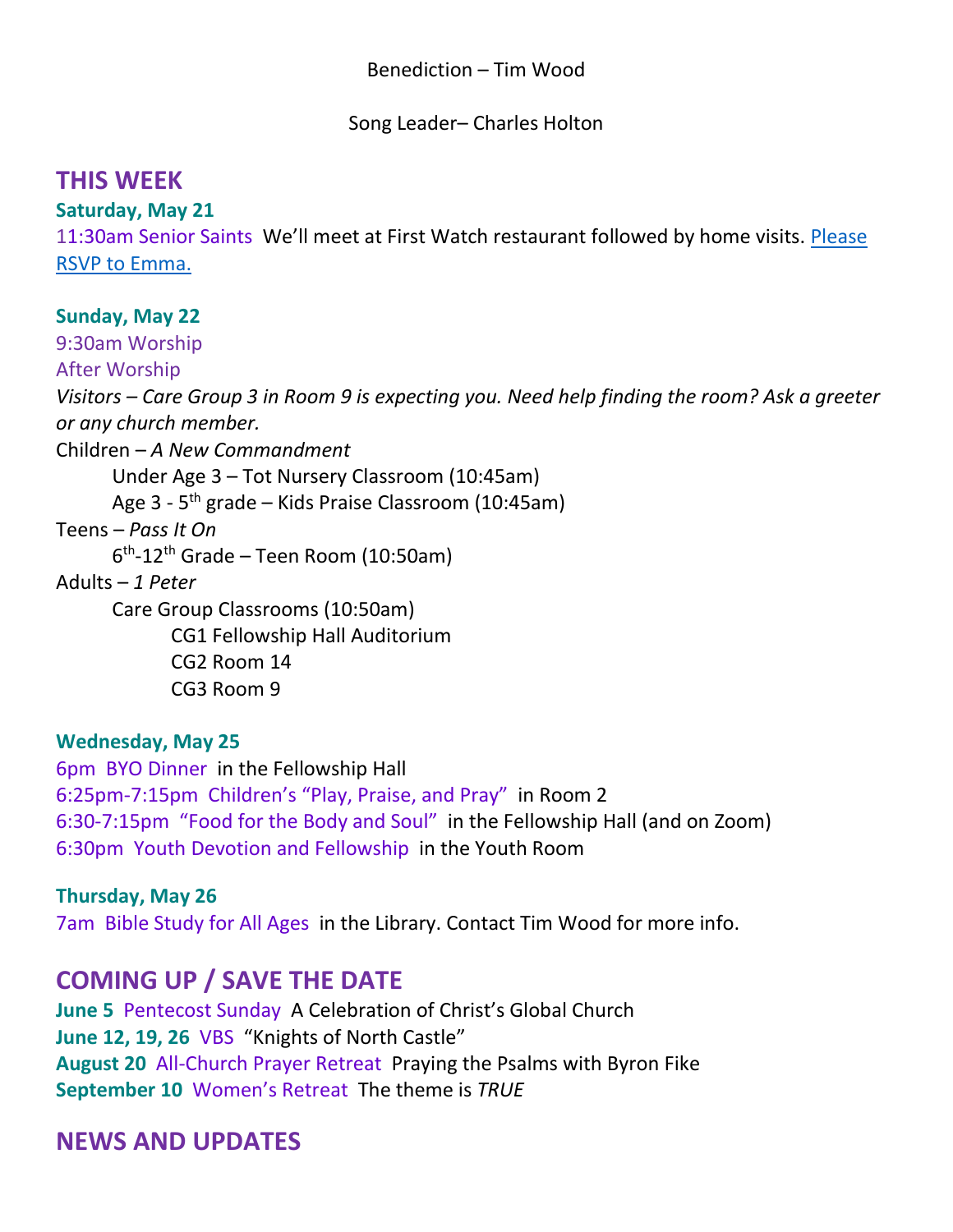**Welcome** We rejoice that Joel Keel was baptized last Sunday! Joel lives in Carrboro and has been visiting CMR for several years.

We also welcome Walker Meineipaikeh who placed membership last Sunday. Walker lives in Durham and began visiting CMR this year.

**Kids Classes** will be in-person only on May 22 and 29; the Zoom class will not meet on those Sundays. Kids Zoom class will return on June 5, but will not be available during our on-site Vacation Bible School Sundays the rest of June and into July. –Sharon Hilliard

**Wednesday Nights** Join us on Wednesday evening at 6:30 for "Food for the Body and Soul". Our elders will lead a short devo then we'll share a simple snack together and fellowship with each other. (The devo will be on Zoom.) For Wednesdays in June and July, we will have an elder-led devotion.

**Adult Sunday Morning Classes** For the first six weeks this summer beginning June 5, one option will be to listen to the words of three of Israel's greatest prophets - Amos, Hosea, and Micah. What did these prophets have to say to Israel? What are they saying to us today? Come join us for our six sessions of reflection led by Paul Watson and Jo Wall on these living messages from God's chosen messengers. --Lisa Clay

**Lost and Found** Check out the lost and found box located in the foyer under the kiosk.

**Ongoing Prayer Concerns** Elizabeth Walters, Carl Lafferty, Wilton DuBois, Charles Runkle, Branson Brown, Tim Russell, Judy Cuffee, the Abdulrahimzai family, and those who care for them; those grieving the loss of a loved one.

**Do You Love Interior Design** and shopping for beautiful things and great deals, and making spaces look welcoming and inviting? The CMR Worship Committee would like to talk to you! We'd like to make some updates to the artificial plants in our Worship Center as well as purchase a new flower stand for that space. If you're interested in helping, please contact Ben Fike for more info.

**Giving** You can give four ways: [Online,](https://www.paypal.com/donate/?hosted_button_id=FLNLFZCNSFEME) automatic bank draft, mail a check to the office, or leave a contribution in the plate at the rear of the auditorium. Thank you for supporting the work of the church!

**April Contribution** \$35,439

**Elder-on-Call (Sunday-Saturday)** Contact Luke Smith with any concerns, need for prayer, or other ways the elders can provide support and care.

**Birthdays and Anniversaries** (through next Saturday)